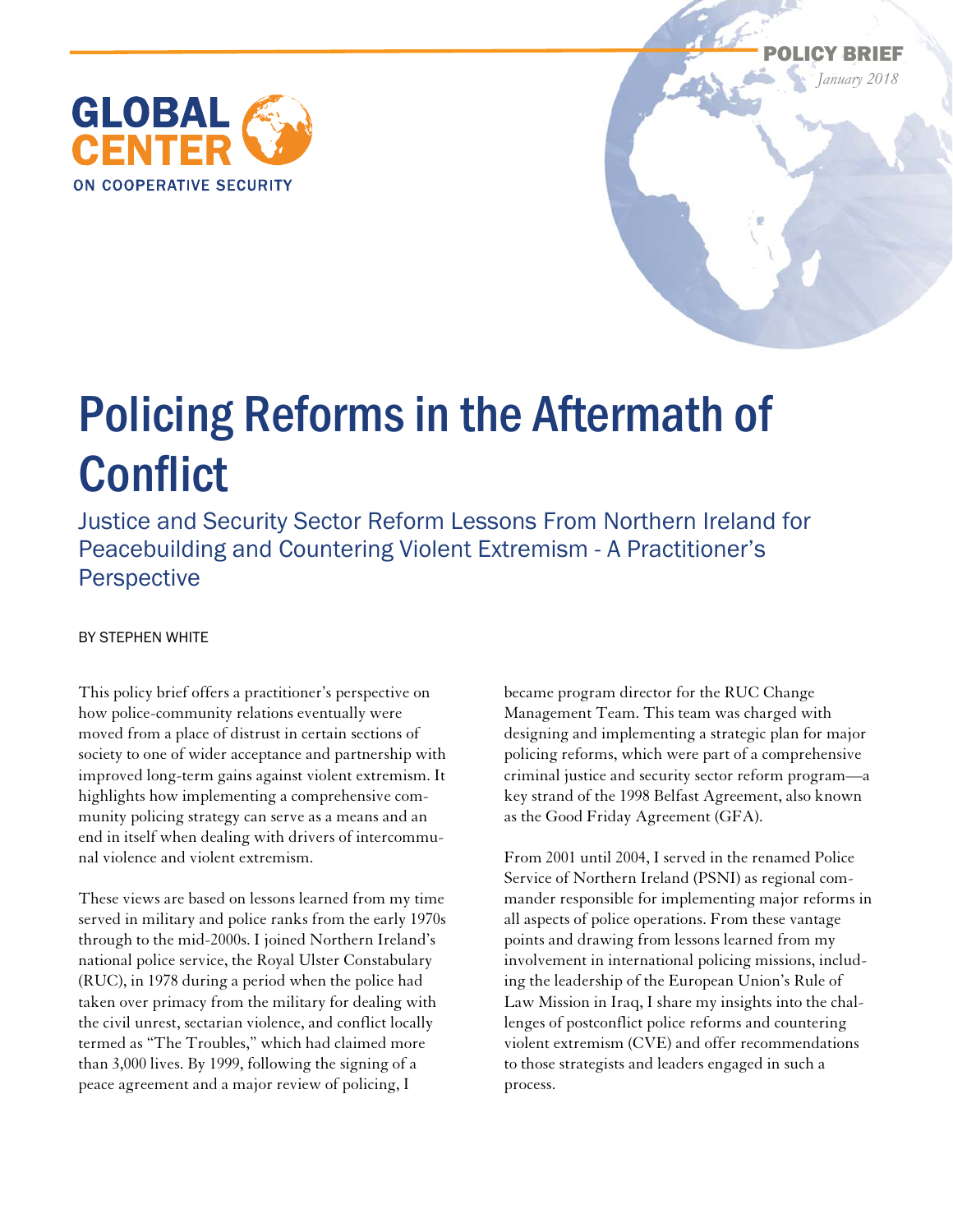## Rule of Law and Preventing and Countering Violent Extremism

Over the last 20 years, it has become widely accepted that personal safety, security, accountability, and justice are essential elements of the peace and good governance agenda and crucial for achieving development goals. Underrepresented, poor, and marginalized populations are disproportionately affected by insecurity and injustice, particularly in conflict-affected contexts. Effective and locally legitimate community policing schemes that are rooted in, representative of, and answerable to communities are critical for resolving conflict and addressing conditions conducive to violence and violent extremism.

The centrality of democratic, rule of law–based institutions and the effective provision of justice have long been recognized by the international counterterrorism community as the bases for effectively prosecuting terrorists and stemming conditions conducive to violence and violent extremism. The United Nations has increasingly promoted the engagement of communities and community-based organizations as credible and critical partners in CVE.1 In so doing, greater attention and resources have been mobilized to engage civil society organizations and community leaders and empower them to achieve a wide range of preventing and countering violent extremism (P/CVE) objectives. Yet, the security environment and institutional challenges extant in many conflict-affected countries tend to undermine national efforts to adopt rule of law–based counterterrorism and P/CVE measures. It is the practice of governance and the relationship between government security and justice actors and the community that often determines the quality and limits of community engagement.

Neither communities nor justice and security sector practitioners own the problems of crime and violence exclusively or carry the sole responsibility for finding solutions. Experienced individuals, groups, and organizations representing diverse backgrounds and disciplines must contribute to comprehensive strategies and multidimensional responses to violent extremism and terrorism. Where police-community relations are troubled, antagonistic, or worse, the ultimate aims of violence reduction, peace-building, and P/CVE efforts

cannot be achieved. Furthermore, intercommunal violence and conflict tends to deepen tensions between state and society as justice and security services are or are portrayed as partial, taking sides in the conflict and using extreme measures to protect the status quo. As the situation deteriorates, fractures between some sections of society and criminal justice institutions, including security forces, widen, and distrust becomes the norm. This feeds into narratives and experiences of grievances and repression and can be exploited by those who seek to delegitimize the state and its forces.

Justice and security sector reforms, in order to strengthen public trust and credibility and display state responsiveness to community needs, are therefore crucial factors in addressing underlying drivers of violence and violent extremism, as well as for building and sustaining peace.

The Northern Ireland conflict and eventual peace process provide a useful case study of how a police force performing a central role in conflict can transform from a highly militarized and unrepresentative organization, demonized and distrusted by some within deeply divided communities, to a police service that is accountable to and enjoys the confidence of the public. This paradigm shift from employing primarily reactive counterterrorism approaches to a more proactive community-oriented style of "policing in partnership" can offer lessons for strategists and policymakers struggling to achieve concrete P/CVE gains. Community policing is a familiar, well-used term in global law enforcement; but in divided communities emerging from conflict, it has particular connotations and presents specific challenges.

All conflicts, insurgencies, violent extremism, and episodes of social unrest have their own particular histories and contexts, but some lessons from Northern Ireland appropriately amended and adapted are transferrable to other situations. These lessons can and should be considered to inform future strategies being designed and implemented to counter terrorism and violent extremism. Before offering lessons, a brief background is necessary on the factors that gave rise to the Troubles and the challenges that they posed for the security sector, the rule of law, and those involved in peace-building.

 $\overline{a}$ 1 UN Security Council, S/RES/2178, 24 September 2014, para. 16; UN General Assembly, *Plan of Action to Prevent Violent Extremism: Report of the Secretary General*, A/70/674, 24 December 2015.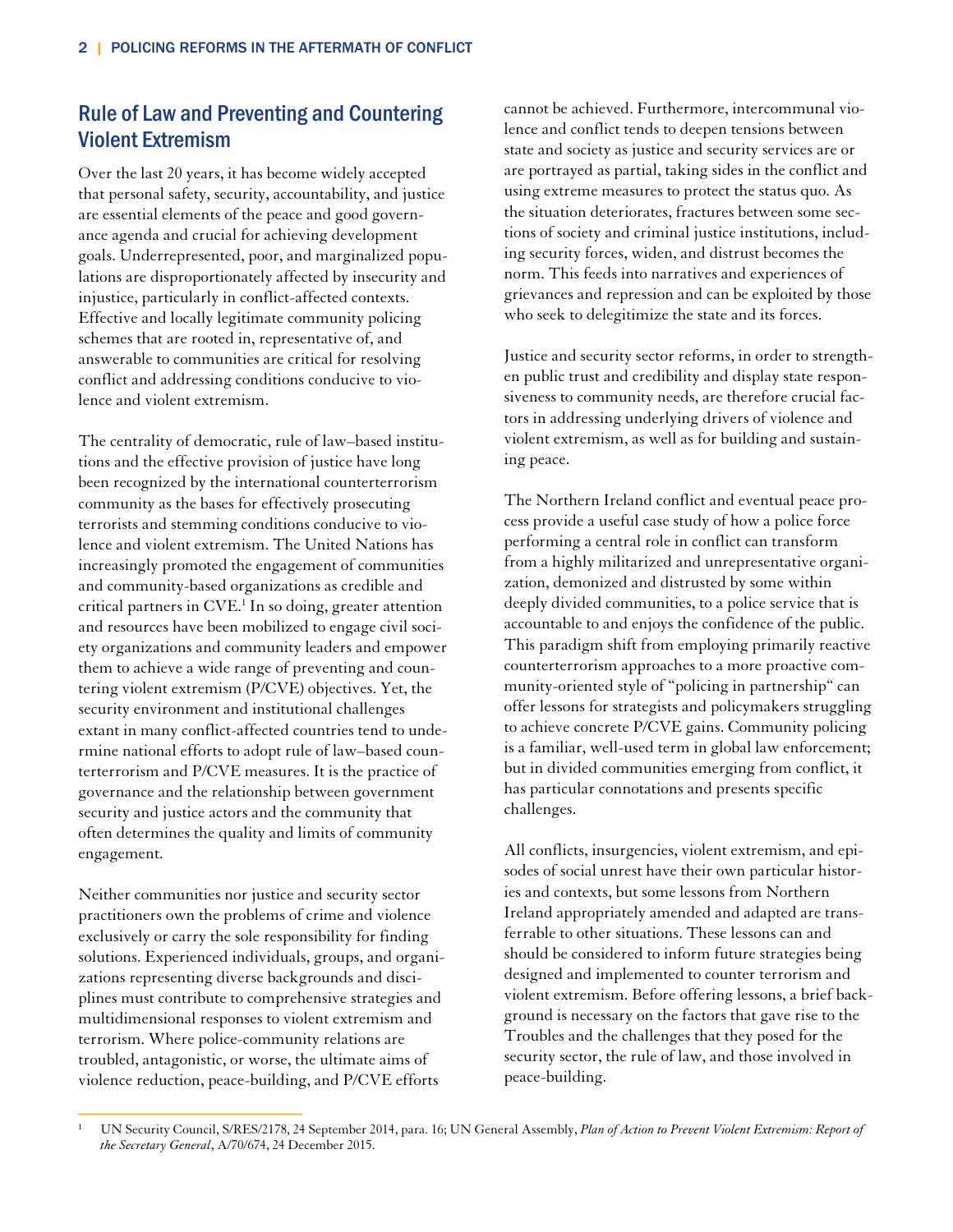# Northern Ireland's Downward Spiral Into Violence and Conflict

The partition of Ireland into the independent Republic of Ireland in the south and Northern Ireland (Ulster) in 1922 brought with it a hardening of mutually opposing identities among the island's Catholic and Protestant communities. Furthermore, the police in Ireland (the entire country until 1922 and in Northern Ireland after partition) performed roles that differed from other police services in the United Kingdom. Unlike other UK police, the RUC was armed and was charged with security duties, specifically focused around countering any potential or real threat from Irish Nationalists.

The country from its formation was divided into two main traditions. The majority pro-British (Unionist) Protestants in Northern Ireland, although a majority in the north, saw themselves as culturally and politically British and were suspicious of the separatist inclinations among their Irish Catholic neighbors. At the same time, pro-Irish (Nationalist) Catholics were in the minority in the north and unquestionably subject to discrimination and unequal treatment under the Unionist-dominated government of Northern Ireland. From the outset, the RUC was given the role of maintaining the political status quo in addition to normal policing duties. Following the partition, communities held very fixed views about the acceptability of the police and its role in society. When conflict erupted, these views moved to the extremes, and a solution to this long-term issue seemed unlikely.

From Northern Ireland's formation in 1922 through the 1960s, notably during World War II and a 1956– 1962 border campaign, the Irish Republican Army (IRA) engaged in violent campaigns using bombs and bullets against police in particular to strike a blow for Irish nationalism. Yet, there was little support for such actions, and opposition never crystallized into a mass movement. The attempts to foment a nascent insurgency were quickly quelled.

By the late 1960s, the situation would change dramatically. As the decade drew to a close, frustration over the lack of progress on the civil rights agenda and increased sectarian hostility manifested in increasingly confrontational public demonstrations, riots, and an escalation of political violence. The RUC was placed at the forefront of the conflict, and its actions at the time were seen to be repressive, one sided, and heavy handed. In hindsight, when a community is divided and descending into conflict, the police clearly have a major challenge when they are tasked to perform security duties and provide normal policing services, especially when those security duties include preventing marches and other forms of nonviolent protest. Many scathing criticisms of the RUC in terms of its political direction, role, composition, leadership, and performance during the late 1960s describe how the force became even more distant and distrusted by many in the Catholic community. The 1969 report by the Cameron Commission provided an insight into the primary factors underlying the growing tensions, including a "rising sense of continuing injustice and grievance among large sections of the Catholic population in Northern Ireland."2 It also identified concerns over the "existence of the Ulster Special Constabulary (the 'B' Specials) as a partisan and paramilitary force recruited exclusively from Protestants."3 The Specials supported the RUC and were another cause of grievance within the Catholic population.

In 1969, intercommunity conflict escalated. There were sectarian murders, riots, and homes burned on each side of the religious and political divide on an almost daily basis. The RUC simply could not cope. Instead of supplementing Northern Ireland with additional police resources from elsewhere in Great Britain, the UK government chose to militarize the situation. In August 1969, London dispatched 2,700 British troops to supplement the local police service. This total would increase to almost 30,000 at its peak. As the conflict intensified, the local police adopted a subordinate position in terms of dealing with the security situation. The military were handed prime responsibility and patrolled all areas of the country. In urban areas, particularly Catholic/Irish Nationalist housing estates, the army was confronted with situations that normally fell under the rubric of policing; but young infantry soldiers were not trained, equipped, or indeed suited to policing roles. Within months of arriving, the British troops had become targets for the IRA, and the conflict took a further downward trajectory.

Ibid.

 $\overline{a}$ 2 "Summary of Conclusions on Causes of Disorders," ch. 16 in *Disturbances in Northern Ireland: Report of the Commission Appointed by the Governor of Northern Ireland*, Cmd. 532 (September 1969), http://cain.ulst.ac.uk/hmso/cameron2.htm#chap16. 3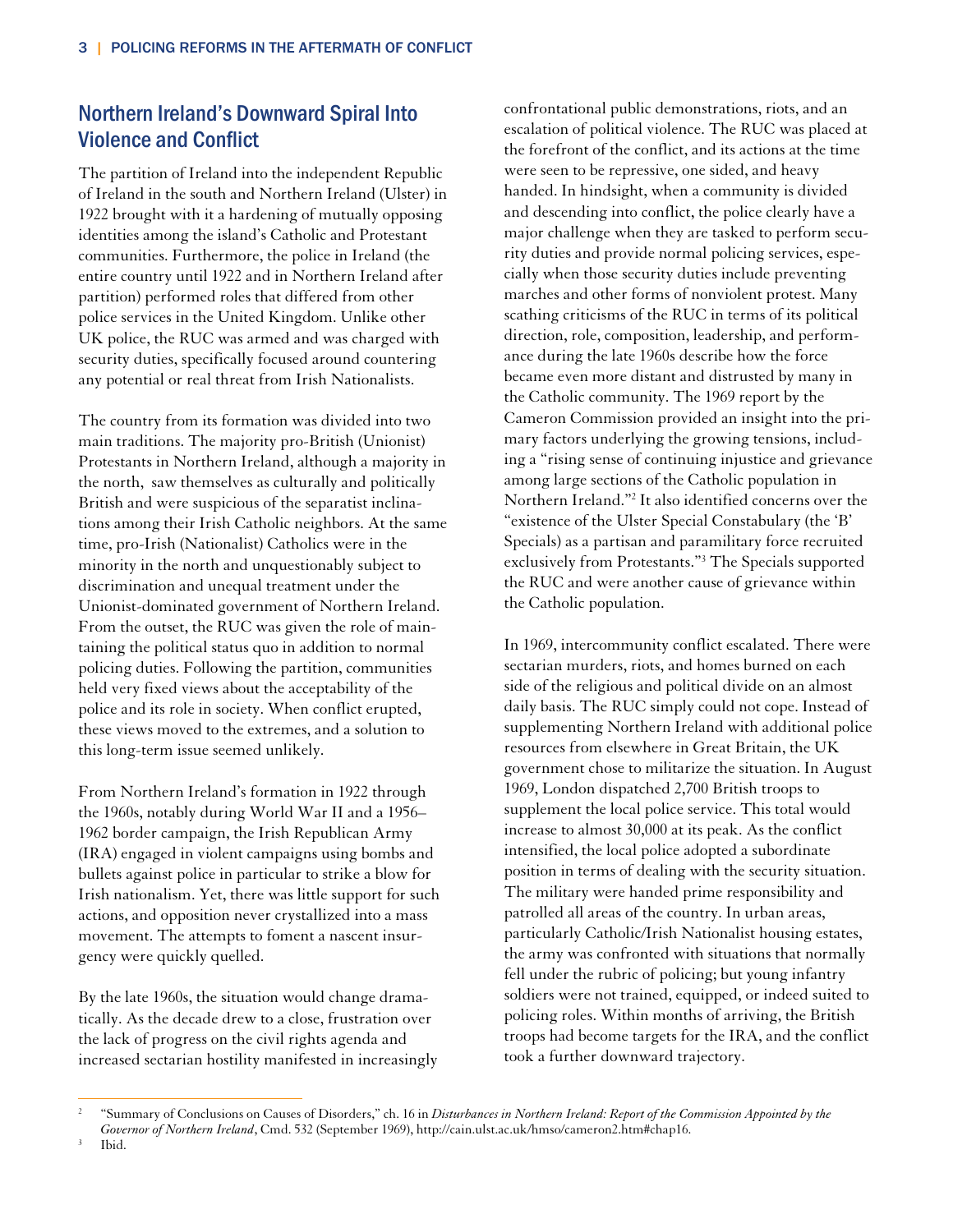By 1971 the unrest had morphed into a bitter sectarian conflict, characterized by bombings, a heightened security presence, and tit-for-tat murders of Catholic and Protestants. Protestant/loyalist paramilitary organizations, such as the Ulster Volunteer Force, murdered Catholics while claiming they were defending Unionists from Republicans. The IRA meanwhile claimed it was defending Catholic nationalists and organized a terrorism campaign that murdered British soldiers and RUC officers and bombed commercial targets.

Faced with growing violence, the Northern Ireland government took emergency measures that can be judged now to be fatally flawed. On 9 August 1971, they introduced a policy of internment without trial and arrested 350 Catholics that day for alleged involvement in the IRA insurgency. Internment only deepened the hostility and resentment toward the authorities within Northern Ireland's Catholic community and is often quoted as being the basis for the IRA's most successful recruitment campaign. As the number of soldiers and police fatalities steadily rose, along with civilian casualties, the security forces reactions became more and more extreme. On Sunday, 30 January 1972, British soldiers opened fire on civilians in the aftermath of a peaceful demonstration against internment in Derry, killing 14 unarmed civil rights protesters and wounding 18 others. Such actions served to embitter sections of society that lost faith in the state and its forces and began to empathize with those engaged in violent extremism.4

#### Early Lessons

 $\overline{a}$ 

Although this brief focuses primarily on postconflict transformations to policing, lessons can be learned from counterterrorism policies and practices implemented during the early years of Northern Ireland's conflict. An overmilitarized response and draconian emergency measures were detrimental in the long term, but context is everything. With the general public seeking governmental reassurance that society would be protected from violent extremists, it is easy to understand why

certain actions were taken at the time. Nevertheless, a clear lesson from the Northern Ireland experience is to think long term and strategically and consider what terrorists actually hope that the authorities will do. Ignoring grievances and using heavy-handed tactics, such as deploying thousands of troops to "police" society, can help terrorists to justify their actions, gain empathy and support, recruit more volunteers, and dehumanize and delegitimize the forces of law and order. This strategic folly is compounded when terrorists threaten, intimidate, and kill those members of their communities who contemplate cooperating with the security services.

Strategists and leaders must understand the strategy of violent extremists and what they hope the authorities will do and avoid playing into their hands. By trying to address the problem using military force and draconian emergency powers, the authorities unwittingly provided violent extremists with the responses they desired. Commentators have identified the dangerous trap into which successive Northern Ireland and UK governments fell with their overreaction and primarily militarized response to social unrest.5 Instead of addressing the contemporary social and political injustices, the government recognized in the 1969 Cameron Commission report that grievances were ignored and the government's escalatory response fed the narrative of oppression that created more sympathy for extremist groups and brought more recruits to their cause.<sup>6</sup> Against the backdrop of contemporary counterterrorism challenges, similar state impulses can be observed today.

In light of recent analyses of appropriate and inappropriate approaches toward P/CVE, Northern Ireland for a considerable time was a classic case of what not to  $do<sup>7</sup>$ Responses were short-sighted and overmilitarized and shaped in terms of victory and defeat—a zero-sum game. Failing to address underlying socioeconomic and political grievances and compromising human rights– based justice standards and, therefore, the democratic rule of law unwittingly compounded to fuel the further manifestation of the very violence that these measures

<sup>4</sup> Malcolm Sutton, "Appendix: Statistical Summary," in *An Index of Deaths From the Conflict in Ireland 1969–1993* (Belfast: Beyond the Pale Publications, 1994), http://www.cain.ulst.ac.uk/sutton/book/#append (information updated as of October 2002).

For example, see Tom Parker, "It's a Trap: Provoking an Overreaction Is Terrorism 101," *RUSI Journal* 160, no. 3 (2015): 38–46. 6

Dominic M. Beggan, "State Repression and Political Violence: Insurgency in Northern Ireland," *International Journal on World Peace* 23, no. 4 (December 2006): 61–90; Louise Richardson, *What Terrorists Want: Understanding the Enemy, Containing the Threat* (New York: Random House, 2006). 7

See Richard English, *Terrorism: How to Respond* (Oxford: Oxford University Press, 2009).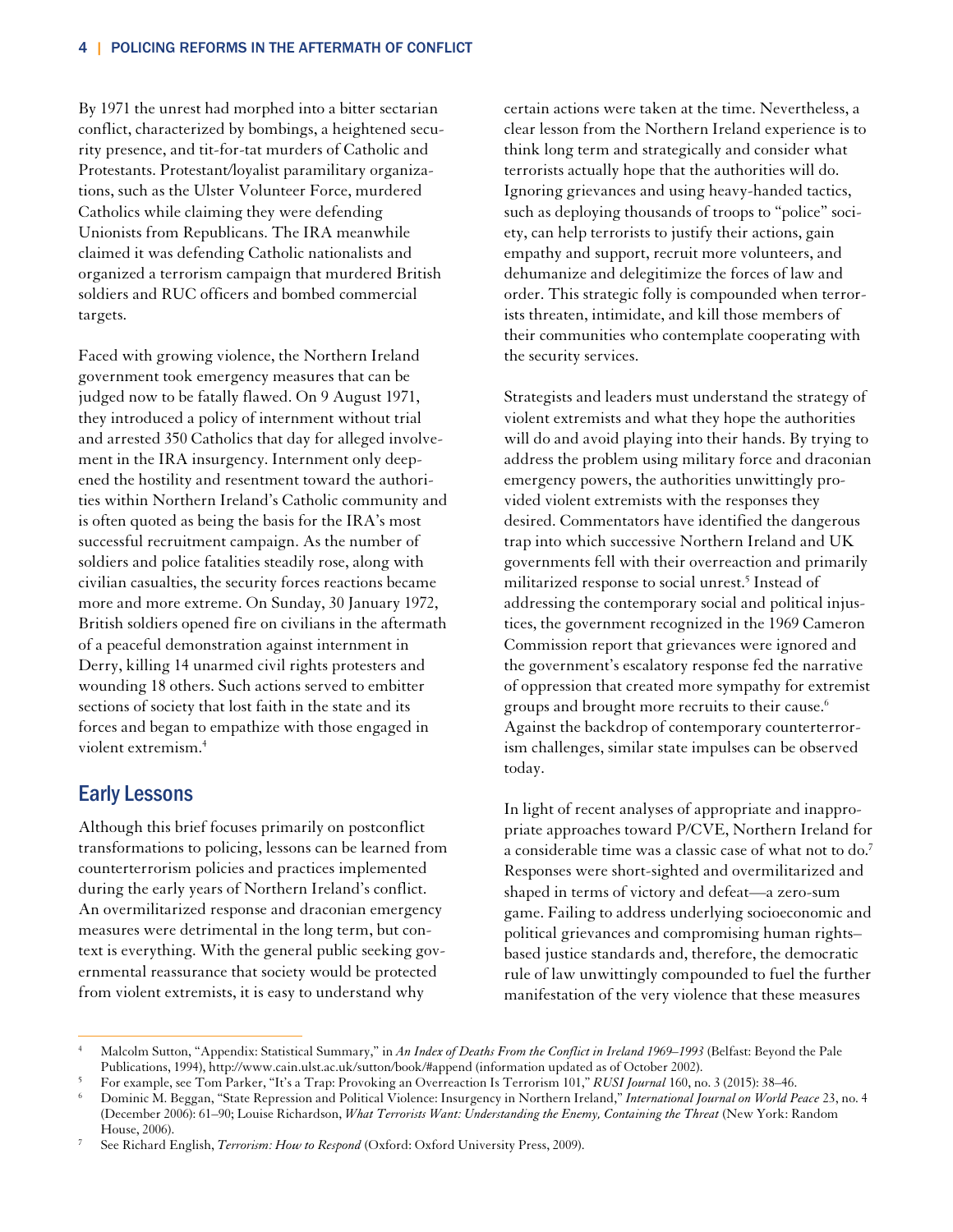were intended to suppress. Placing the police at the forefront of conflict created a vicious cycle in which police-community relations suffered. Militarization of the police, for example, joint patrols with the army, travel in armored police vehicles, and infantry-style armament and training, even if essential for officer safety, can inadvertently cause the police to become more distant from communities and is ultimately counterproductive to the overall aim of gaining public support and trust.

In some areas, violence rendered "normal" policing a nonstarter, and the needs and priorities of communities were relegated by the demands of the security situation. This short-term vacuum created long-term problems. It supported the narrative that matters vital to community members were less important to police than the maintenance of the state, which in turn undermined community trust and the legitimacy of the state. As the distance between local police forces and their communities widened, albeit due to threats or changing priorities, this created a "them and us" situation. The RUC's overwhelmingly Protestant composition and its role as guardians of the established order had long undermined the trust and confidence of working-class Catholic communities in it. As the violence of the Troubles intensified, it had a negative impact on the RUC's disposition, culture, and public image. Increasingly targeted by terrorist violence, police became insular and focused more on countering terrorism than everyday community safety.

The reticence between police and sections of the community to engage openly was not solely the preserve of the public. Police officers had learned to become very cautious because the conflict dominated all aspects of life for them. Due to the heavy threat of assassination, police officers, their equipment, their vehicles, their police stations, and their culture evolved in a more militaristic, hierarchal, and introverted manner. Male RUC officers were armed 24 hours a day for personal protection (females were unarmed until 1994). Officers wore body armor, carried automatic rifles and other weapons, patrolled in armored vehicles with military support, and worked in heavily fortified and protected police stations. Police officers' children were often kept unaware of their parents' jobs. Most officers used fake occupations, drove cars with false registration plates, varied routes to and from work, avoided routines, and tended to socialize almost exclusively with other

officers. These precautions were not adopted lightly: The Troubles would take the lives of more than 300 officers, murdered on and off duty, and thousands were injured during this time. Hundreds of officers and their families were relocated under threat of assassination, and no officer was left untouched by the severe stress and trauma of policing a society in conflict.

Working-class Catholic communities in which the IRA mostly organized and operated were subjected to more intense and militarized forms of policing, further eroding their trust and confidence in the police service and the state. In working-class Unionist areas, there was a much more ambivalent attitude toward the police, at times embracing "their" police service and at others hostile toward it. As trust eroded within communities, a growing sense of isolation and fear of reprisal from paramilitary groups widen the growing rift. As a consequence, information and evidence normally provided by communities was less forthcoming, and security forces in turn placed more emphasis on covert intelligence gathering. As the police become more security focused and more intelligence led, the gap between the police and certain sections of society became wider, playing into the hands of those who sought to delegitimize the police force and replace it as the protector of their communities. For the Catholic Nationalists in Northern Ireland, the RUC was not afforded their confidence and trust. Police were simply not perceived to be impartial, representative, accountable, open, and transparent with human rights protection and community policing at the core. As long as the conflict ensued and security duties took precedence, it seemed unlikely that this would change.

Because of the sectarian conflict in which police found themselves and the organization's composition, role, and focus, i.e., protecting lives, including their own, the RUC became more and more distant from some communities. Undoubtedly, this led to perceptions, emphasized by those opposed to the status quo, that issues of importance to the communities mattered little to the police. Often, in high-risk areas, police responses to a report of domestic violence, a traffic collision, or even shoplifting, were delayed more than 24 hours, often due to legitimate concerns about a "come-on" drawing officers into an ambush. In these circumstances, faced every day, even relatively apolitical citizens would eventually lose faith in the police and consider going to their local paramilitary leaders to resolve issues.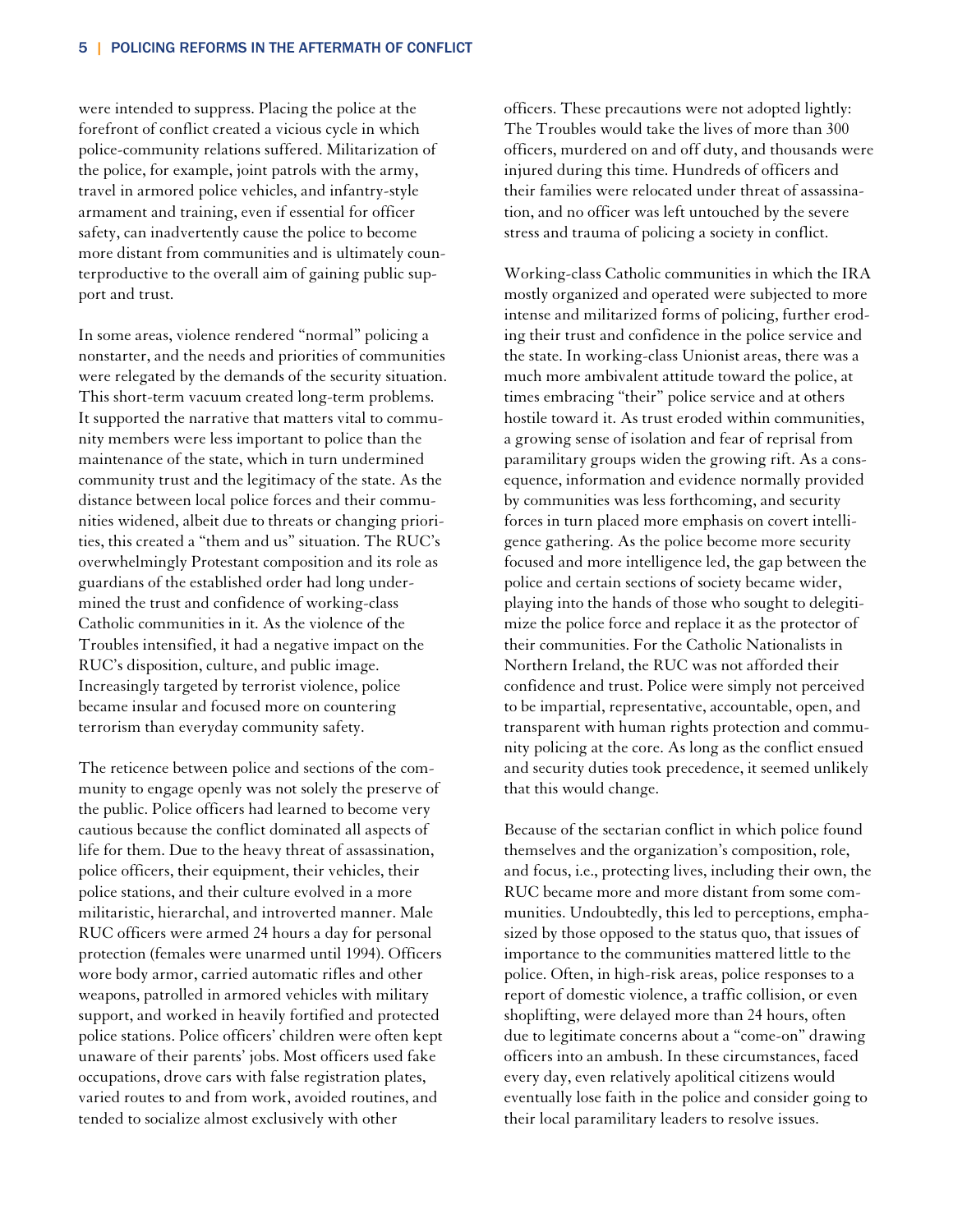In time, the shortcomings of the militarized approach would become apparent to the authorities. By 1976, the need for a police-led, rule of law response was acknowledged. A new strategy, spelled out in a restricted internal paper titled "The Way Ahead," identified what appeared to be a more sophisticated approach: police were to take primacy and be supported by the military. The idea that the civil powers would assume control, using criminal justice techniques, was interpreted at the time as a major step forward in demilitarizing the conflict. Massive investment in local policing resulted in an increase in RUC manpower from a force of around 4,000 full-time officers and 1,300 reservists in 1971 to more than 7,300 full-time officers and 4,800 reservists in 1981.8 During the heavy recruitment drive of the 1970s, the vast majority of new recruits were 18 and 19 years old; and the RUC changed rapidly from a force manned by middle-aged, experienced officers into a police service with one of the world's youngest average ages (around 25 at one time).

In the early 1970s, during the period of military primacy, tasking soldiers with undertaking a policing role for which they were not suited and ill prepared was a mistake. Similarly, expecting police officers to become more militarized was bound to create problems. Turning police officers into soldiers is not the basis for effective policing, nor is it an effective long-term strategy against political violence and terrorism. Yet time and time again, in conflict and postconflict situations and increasingly as a matter of everyday policing in peaceful environments,<sup>9</sup> strategists and policymakers continue to do it. Militarizing the RUC—turning them into "combat cops," as one visiting FBI officer described<sup>10</sup>—was never a deliberate objective. Yet, with hindsight it is easy to see that, as the force took the lead in counterterrorism activities with military resources in support, an organizational culture developed that was macho, militaristic, and intelligence led. Placing the RUC at the forefront of security operations had many short-term advantages, such as making use of local knowledge and a wide range of policing skills. Training was enhanced, and specialists in all areas of policing honed their skills, particularly within Special Branch, the RUC's intelligence section. Yet, improved technical

 $\overline{a}$ 

investigation capabilities, advanced communications and intelligence-gathering techniques, and enhanced counterinsurgency methods were not long-term solutions. Lives were undoubtedly saved, but there were many inherent problems regarding prosecutions, not least because the identities of informants and methodology use had to be protected. Failure to prosecute and convict many combatants became a cause of great concern about delivery of justice. Consequently, it would take more radical steps to bridge the gap between the police and sections of the Northern Ireland community and bring an end to the conflict.

### Critical Success Factors to Conflict Resolution and Security Sector Reform

On 10 April 1998, after decades of violence followed by a period of ceasefires, the major political parties in Northern Ireland, along the with the Irish and UK governments, presided over a pivotal breakthrough in the Northern Ireland conflict with the signing of the GFA. Passed overwhelmingly in referendums held in Northern Ireland and the Republic of Ireland, the agreement looked toward a future in which political differences among communities within Northern Ireland, between north and south, and between the islands of Great Britain and Ireland would be resolved through democratic and peaceful means on the basis of partnership, equality, and mutual respect. To that end, the agreement proposed a wide range of constitutional, legislative, institutional, and procedural measures to safeguard human, political, and civil rights; address economic, social, and cultural grievances; enhance justice and security; support reconciliation; and address the suffering of victims of violence.

Transforming the police service was seen by the agreement's drafters as essential for building and sustaining peace in Northern Ireland. The agreement laid out a vision for the future and an agreed framework of principles that would underpin a police and criminal justice reform process. In the GFA section on policing and justice, the drafters recognized the history of deep social divisions that undermined community trust and support for the RUC, as well as the sacrifices of RUC

<sup>8</sup> Martin Melaugh, Fionnuala McKenna, and Brendan Lynn, "Background Information on Northern Ireland Society - Security and Defence," CAIN Web Service, 16 November 2017, http://cain.ulst.ac.uk/ni/security.htm#01 ("Strength (Number) of the RUC/PSNI, and the UDR/RIR, 1938, 1971 to  $2010-11$ ").

For examples in the United States, see Radley Balko, *Rise of the Warrior Cop: The Militarization of America's Police Forces* (New York: Public

<sup>&</sup>lt;sup>10</sup> Jim Reece, presentation on post-traumatic stress disorder to RUC officers, RUC headquarters, Belfast, 1987.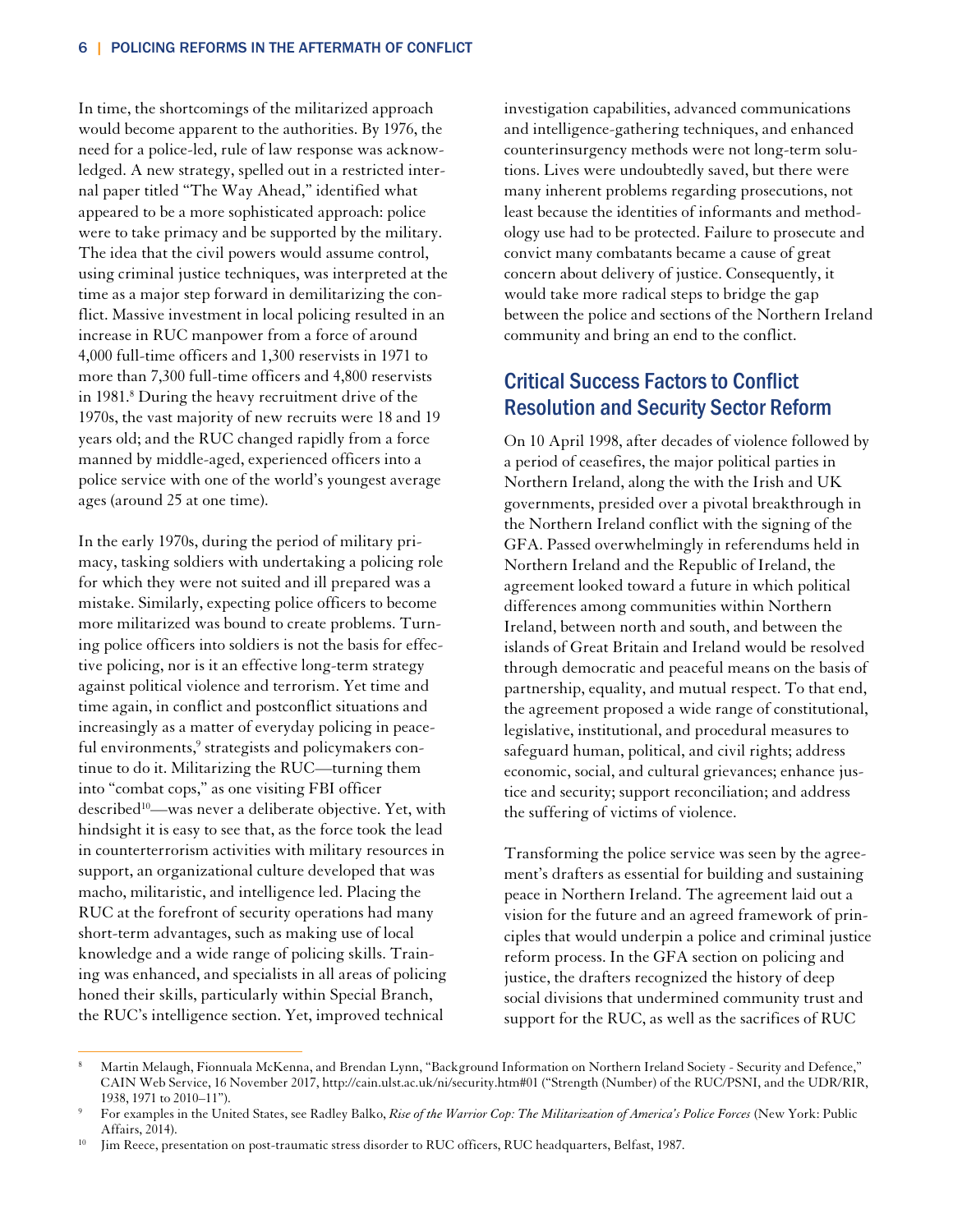officers and their families over the course of the Troubles. The drafters hoped that the political space created by the GFA would provide an opening for "a new beginning to policing in Northern Ireland with a police service capable of attracting and sustaining support from the community as a whole."<sup>11</sup>

Yet, the agreement deliberately avoided offering any detailed plans for policing and justice reform, instead outlining terms of reference for the Independent Commission on Policing for Northern Ireland (ICP). The ICP was chaired by Chris Patten, a former governor of Hong Kong, but was selected with input and approval from the Irish and U.S. governments. Comprised of representatives from each side of Northern Ireland's religious and cultural divides and international policing experts, but no local politicians, it was perceived as being impartial and objective. Its legitimacy was reinforced by its year-long exercise in consultation and exploration of best policing practices worldwide. The ICP was tasked with producing "proposals for future policing structures and arrangements, including means of encouraging widespread community support for those arrangements."12 Over the course of 15 months, the Patten Commission, as the ICP came to be known, conducted consultations with more than 10,000 members of the public in 40 public meetings in every district council area of Northern Ireland; had individual meetings with clerics, politicians, civil liberties groups, community and youth workers, editors, academics, and others; visited every police subdivision, police stations, and headquarters and had meetings with individual police officers; received approximately 2,500 written submissions; performed a cultural audit of the police and a survey of public attitudes on policing; and engaged police services abroad and in international forums.13

#### Policing With the Community

In its final report, the Patten Commission outlined 175 recommendations for the reform of policing culture, practice, oversight, and accountability, covering areas ranging from human rights, accountability, and community policing to management and personnel, structure, size, and composition to police culture, ethics, and regalia. In it, the commission articulated its vision of "the police working in partnership with the community; the community thereby participating in its own policing; and the two working together, mobilising resources to solve problems affecting public safety over the longer term rather than the police, alone, reacting short term to incidents as they occur."<sup>14</sup> In its fullest sense, community policing came to be understood as a means and an end. A new Northern Ireland policing model comprising a human rights–based ethos, independent oversight and accountability, public consultation, and community representation and partnership was to be the way ahead.

Many RUC officers viewed the commission positively, and although there were skeptics and genuine fears about engaging with certain community representatives, for example, former paramilitaries, there was a certain degree of pragmatism within the police at the time. To put it bluntly, many police believed that anything that prevented more officers from being murdered was worth trying, even if there was widespread disquiet about prisoner releases and initial concerns about the potential roles they might play in communities.

At the same time, the sheer scale of proposed reforms frustrated many police officers who had been living in the line of fire, working to prevent violence while they themselves were prime targets of terrorist groups. In their view, they were caught between a rock and a hard place because communities and politicians had failed to settle the problem of sectarianism and bigotry. For some serving officers and the wider establishment, it caused disbelief, shock, and outright resistance when it became clear that the police itself and policing arrangements would have to radically change. To some, this was seen as pandering to the paramilitaries by shifting the blame from those who took life to those who protected life. Yet, many police recognized the fundamental importance of a new beginning for policing in Northern Ireland. Importantly, a severance plan was

 $\overline{a}$ 

<sup>&</sup>lt;sup>11</sup> "The Northern Ireland Peace Agreement," p. 23, para 1,

http://peacemaker.un.org/sites/peacemaker.un.org/files/IE%20GB\_980410\_Northern%20Ireland%20Agreement.pdf. 12 Ibid., p. 25.

<sup>13</sup> Independent Commission on Policing for Northern Ireland (ICP), "A New Beginning: Policing in Northern Ireland," September 1999, para. 2.3, http://cain.ulst.ac.uk/issues/police/patten/patten99.pdf. 14 Ibid., para. 7.3.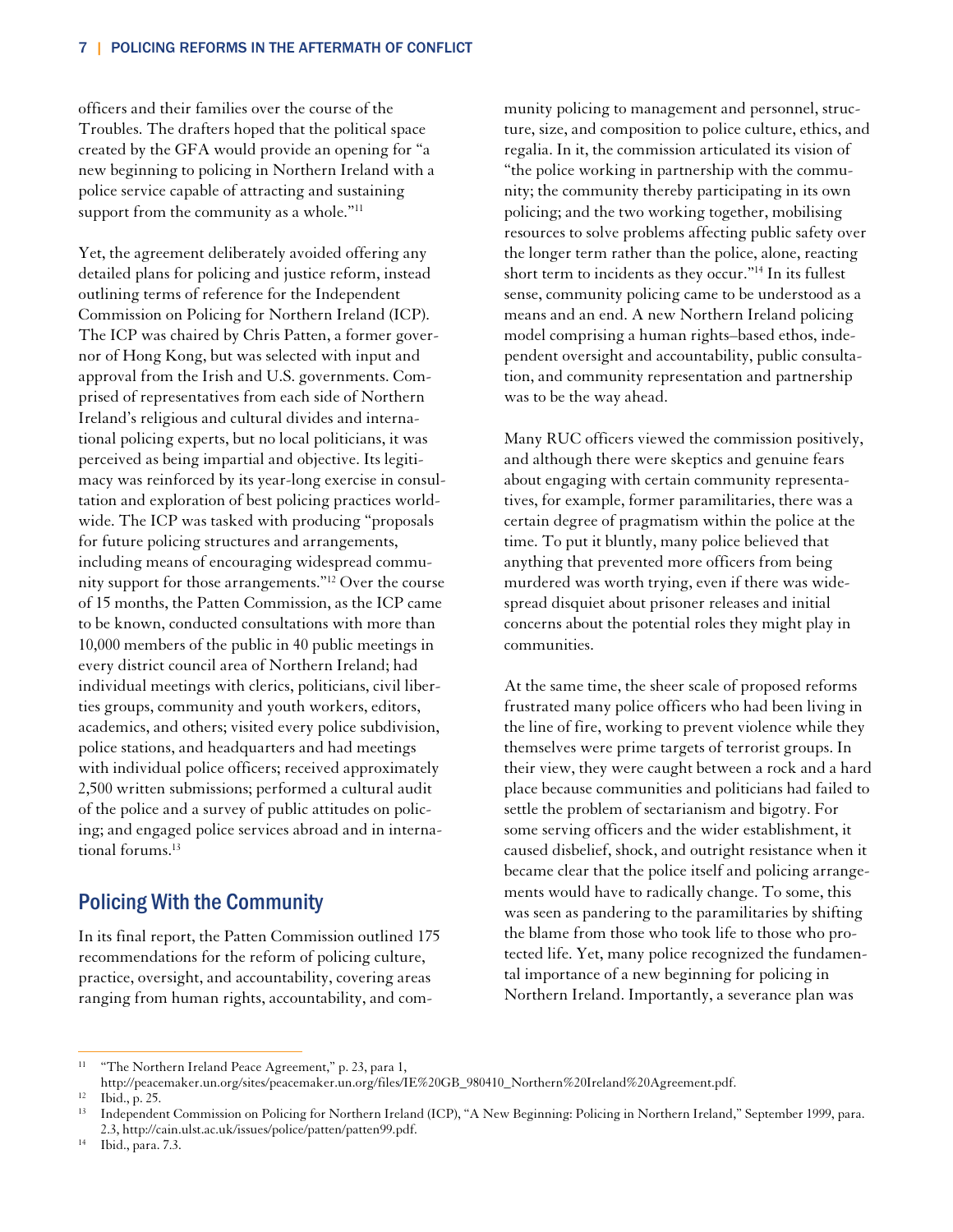part of the overall strategy for those who could not buy in to the new future. This enabled some to depart with dignity and a degree of financial security. Resourcing in terms of finance, skilled personnel, technical support, and time was another important critical success factor.

The process driving the community-police reform agenda did not occur in a vacuum. It was one of several integral, long-term, and still ongoing institutional, legal, political, and social initiatives initiated by the GFA. The RUC's transition into the PSNI and the transformation toward policing with the community was part of the broader peace-building agenda, including substantial reforms of the criminal justice system and Northern Ireland's political and governance framework. These efforts were overlapping and mutually reinforcing. Progress required coordination across a broad and representative coalition of support and leadership from the community, sustained political buy-in, and the dedicated financial and programmatic assistance of international governmental and civil society partners. Before offering a broader retrospective on the critical success factors for advancing Northern Ireland's police reform agenda, it may be useful to reflect on three specific factors that were critical to the success of the change process within policing. These are effective leadership, cultural transformation, and independent oversight.

## Effective Leadership in the Police and in the **Community**

The Northern Ireland experience demonstrates the importance of leadership in achieving change at the societal, political, and institutional levels. Leadership across the policing and community spectrum was a crucial element in the normalization of relationships. It took courage from police and community leaders to take the first steps toward building positive and meaningful relationships despite the legacy of conflict and an environment of mutual distrust and hostility.15

Reformers recognized the mutually reinforcing nature of police credibility and community policing. Public

 $\overline{a}$ 

credibility and trust in the police service were essential for the establishment of effective community partnerships, and effective community partnerships were essential for improving the credibility of the police service. Progress in either case would not be achieved by new legislation and standing orders alone. Rather, it would depend on the fundamental shifts in police institutional culture. These changes were driven by leadership and buy-in among police officers and community members alike. The police reform process was driven not only from the top, but across the ranks of the organization and society at large. The RUC leadership hierarchy was a key influencer and advocate of the change process. The RUC senior leadership, policy committee, and change management teams played a "conscious and nuanced" role in facilitating, implementing, and reinforcing change throughout the reform process.<sup>16</sup> Some have noted that police organizations tend to be insular and can be resistant to change.<sup>17</sup> Although this may have been true of the rank and file, in their cultural audit of the RUC, the Patten Commission found that 82 percent of RUC officers at the rank of superintendent and above supported the organizational change process. The buy-in of the RUC leadership played no small role in the progress of reforms. At the onset of the reform process, few police officers had much experience in change management, but many were trained, mentored, and supported by leading experts in the field.

A lot of potential conflict was taken out of the situation when the chief constable announced that he would accept all ICP recommendations other than the name change and a few other symbolic and cultural issues, such as uniforms and regalia that would ultimately be adopted in the years that followed despite being held in high esteem by RUC officers and their families. Although ill-suited to the purposes of community policing, the RUC's militaristic, hierarchical, pragmatic nature greatly benefitted the building of internal momentum for reform. The leadership took great pains to demonstrate to the rank and file that reform was acceptable, necessary, and achievable. In time,

<sup>&</sup>lt;sup>15</sup> Jonny Byrne, "Reflections on the Northern Ireland Experience: The Lessons Underpinning the Normalisation of Policing and Security in a Divided Society," Police Service of Northern Ireland, Intercomm, and Saferworld, June 2014, p. 10, http://uir.ulster.ac.uk/37801/1/reflectionson-the-northern-ireland-experience.pdf.<br>16 Roz Goldie and Joanne Murphy, "Embedding the Peace Process: The Role of Leadership, Change and Government in Implementing Key

Reforms in Policing and Local Government in Northern Ireland," *International Journal of Peace Studies* 15, no. 2 (Autumn/Winter 2010): 33–

<sup>&</sup>lt;sup>17</sup> For example, see Alan Beckley, "Capacity Building," in *Toolkit on Police Integrity*, ed. Pierre Aepli (Geneva: Geneva Centre for the Democratic Control of Armed Forces, 2012), p. 256, http://issat.dcaf.ch/download/7322/67149/Toolkit\_ENG\_screen.pdf.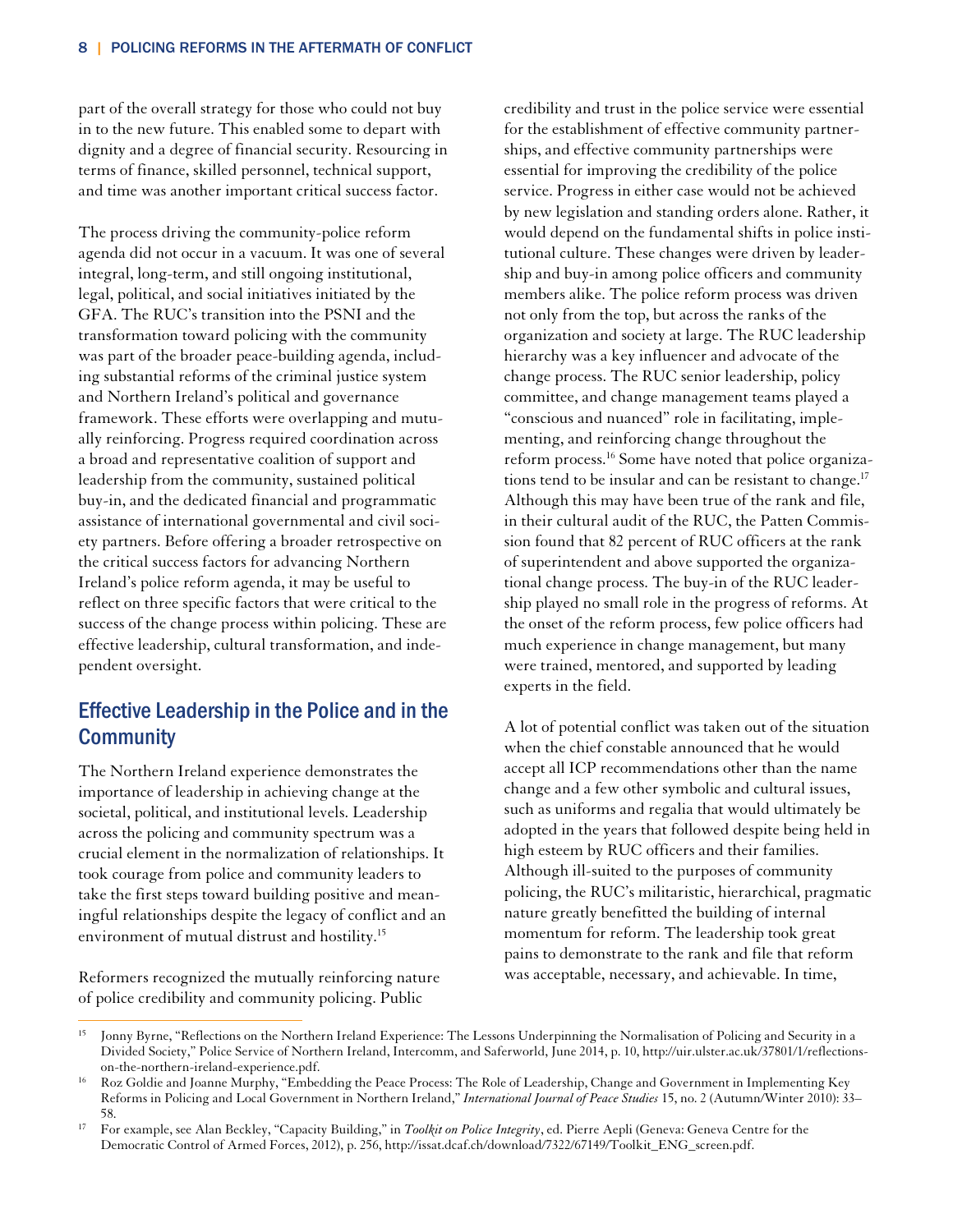change was embraced and was embarked on over the course of an initial 10-year implementation plan.

One of the key elements of the successful organizational change was the leaders' decision to decentralize and delegate to the local level, within agreed parameters, the implementation of operational community policing. Certain initiatives had to be directed and implemented at headquarters in partnership with government and nongovernmental organizations (NGOs), for example, a new code of ethics, a human rights strategy, affirmative recruitment policies, and a training strategy, but the community engagement process was delegated to district and local command to a large degree. This "tight-loose" management system worked well, kept with the spirit of the new beginning recommended by the ICP, and created buy-in from local police officers who were trusted and given the freedom to consult, involve, and engage their local communities and their representatives.

The Change Management Team itself was a diverse group with strong professional experience and opinions. Fortunately, the RUC had invested a lot of resources and time in leadership development; and the team was exposed on many occasions to international policing models and support from leading experts in strategic planning, change management, conflict resolution, and community policing. Consequently, as observed at the time by researchers and oversight bodies, the team was not a group of yes-men but opinionated professionals who genuinely supported the vast majority of the changes.

During the decades following the RUC's transition into the PSNI, it would be up to leaders invested in and inculcated with the new policing culture to maintain and continue to reinforce the reform process. This was not a short-term program but rather part of a process that included formal education, professional training, and insights into other organizations undergoing transformation, along with structured engagement with all stakeholders. The need to foster buy-in and nurture the development of the next generation of police leadership was recognized early in the process. While the public was being consulted and the ICP researched good practices in other parts of the world, the RUC was preparing for change. Community policing models were examined and considered by a select team of future leaders who sought to focus on reality and not

simply rhetoric. Field visits to U.S. cities such as New York, Atlanta, and San Diego by the team and civil society representatives, academics, and trained facilitators provided examples of good practices and the opportunity to engage with future partners. The dialogue helped to identify obstacles to community policing and how to overcome them.

In putting "policing with the community" into practice as a driving philosophy with accompanying principles, the RUC had to fundamentally reconceptualize its assumptions about hierarchal leadership, particularly when dealing with others. Communities do not function as hierarchal systems. A community-centric approach to policing demanded a decentralized police service responsive and accountable to local needs. Such a new system requires community members to be enabled and empowered as partners in co-producing their own safety and security. The reform process streamlined and decentralized the command structure, delegating more responsibilities to local commanders to be more responsive to policing needs at the local level; but in parallel, it was the empowerment of communities and representatives to engage with policing in formal and informal structures that enabled meaningful change.

## Transforming Police Culture From Security Force to Community Service

The postconflict transformation of policing in Northern Ireland involved convincing police officers at all levels in the organization that community policing is not a "softer" approach to law and order. The old credo that "only a police officer understands policing" is now seen to be outdated and inaccurate. Most people recognize good policing and bad policing when they witness or experience it, and therefore, responding to public opinions and perceptions makes good sense. Transforming police culture from the militarized, macho, and hierarchal disposition that emerged out of the Troubles into one that embraced human rights, accountability, and community engagement required fostering fundamental shifts in how police viewed themselves and their role in society.

The Patten Commission envisioned police service in which officers "should perceive their jobs in terms of the protection of human rights. Respect for the human rights of all, including suspects, should be an instinct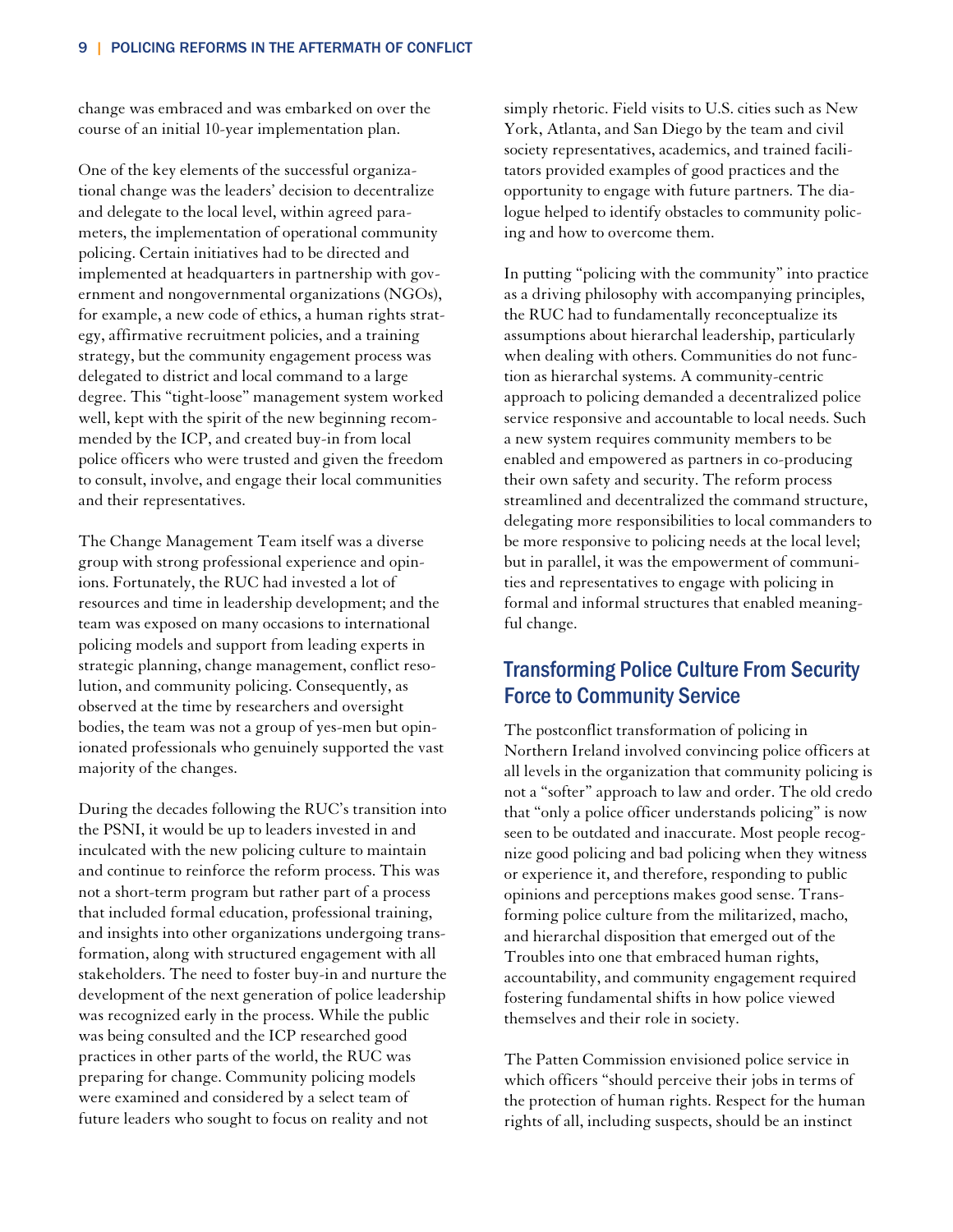rather than a procedural point to be remembered."18 The need to consult and involve communities because policing is too important and sensitive to be left to the police alone was at the heart of the reform process. Upholding the rights of community members as a modus operandi had to be infused into policing culture through multiple overlapping and mutually reinforcing strategic efforts at the level of affirmative action in recruitment and the overhauling of recruit and inservice training, devolved organizational structures and chains of command, codes of ethics and internal policy guidelines, enabling legislation, and, of course, community partnerships that would need to be forged over time through consistency in service delivery and concrete improvements through community-police engagement. For most new officers recruited after the GFA and many of the pre-GFA officers, placing human rights and community engagement at the center of their work was accepted as the way forward. Some resented and resisted changes, but as officers realized that community policing could provide longlasting solutions to recurring problems from antisocial behavior right up to insurgency, terrorism, and attacks on police, their resistance to some of the changes abated. Whenever local officers saw that community representatives were prepared to take some responsibility for addressing local safety and justice concerns, such as through community-based restorative justice schemes, very effective partnerships were formed.

A starting point for the cultural evolution of policing in Northern Ireland was the recognition that community policing means engagement, consulting and involving all sides to a conflict, such as community members, state and nonstate actors, and even former combatants including ex-paramilitary prisoners once perceived as enemies of the state. Civil and human rights defenders who were viewed by many police officers as terrorism apologists hostile to police were to be engaged as partners in police oversight.19 Ex-prisoners and former paramilitaries who had been involved in terrorism campaigns that killed and injured thousands, including 300 police officers, were to be engaged as actors with credibility and agency in their own communities, deserving of equal service, respect, and representation.<sup>20</sup> No one would have dreamed of these developments during the conflict, but they are tangible illustrations of how policing and justice culture has shifted over time.

Community policing as a principle and practice is defined by bringing the police closer to the community and the community closer to the police, and this can happen in all aspects of the organization and its operation (e.g., recruitment, selection, training, performance appraisal, and problem solving). Beginning in 1992 when I was in charge of recruit training, I began opening training sessions to community representatives concerned about police performance, oversight, and accountability. These representatives were not handpicked "friends of the police" but included real critics who would challenge our approach to training and question the assumptions behind trainee decisionmaking. This is just one example of practices that foster a culture of community involvement in policing. Another is public town hall meetings, involving question-and-answer sessions with the chief constable for the public and rank and file officers. Public dialogue is a crucial element in the promotion of public engagement and helps inculcate democratic accountability, internal accountability, and transparency in policing. In Northern Ireland, platforms for direct interface and consultations between local police and community members were institutionalized under a number of initiatives, such as Policing and Community Safety Partnerships (PCSPs). The PCSPs bring together community members, local PSNI officers, and other organizations contributing to community safety to a platform for consultation and engagement, the identification of community safety priorities, partnerships to deliver on those priorities, and performance monitoring.<sup>21</sup>

Another issue in the RUC's cultural transformation was its use of symbols, ceremonies, and uniforms. The

 $\overline{a}$ 

ICP, "A New Beginning," para. 4.13.

<sup>19</sup> For example, the report titled "Human Rights on Duty" was initially dismissed by police and yet later acknowledged as a useful source of good police practices. Mary O'Rawe and Linda Moore, "Human Rights on Duty: Principles for Better Policing - International Lessons for Northern Ireland," Committee on the Administration of Justice, December 1997, http://s3-eu-west-1.amazonaws.com/caj.org.uk/2017/03/15130857/No.-37-Human-Rights-on-Duty-Principles-for-better-policing-International-lessons-for-

Northern-Ireland-December-1997.pdf.<br>20 Many ex-prisoners became credible voices, leaders, and partners in community safety and justice initiatives, for example, as facilitators in com-

munity restorative justice programs, such as Northern Ireland Alternatives and Community Restorative Justice Ireland.<br><sup>21</sup> For more information, see Northern Ireland Policing Board, "Policing and Community Safety Partnersh (accessed 28 November 2017).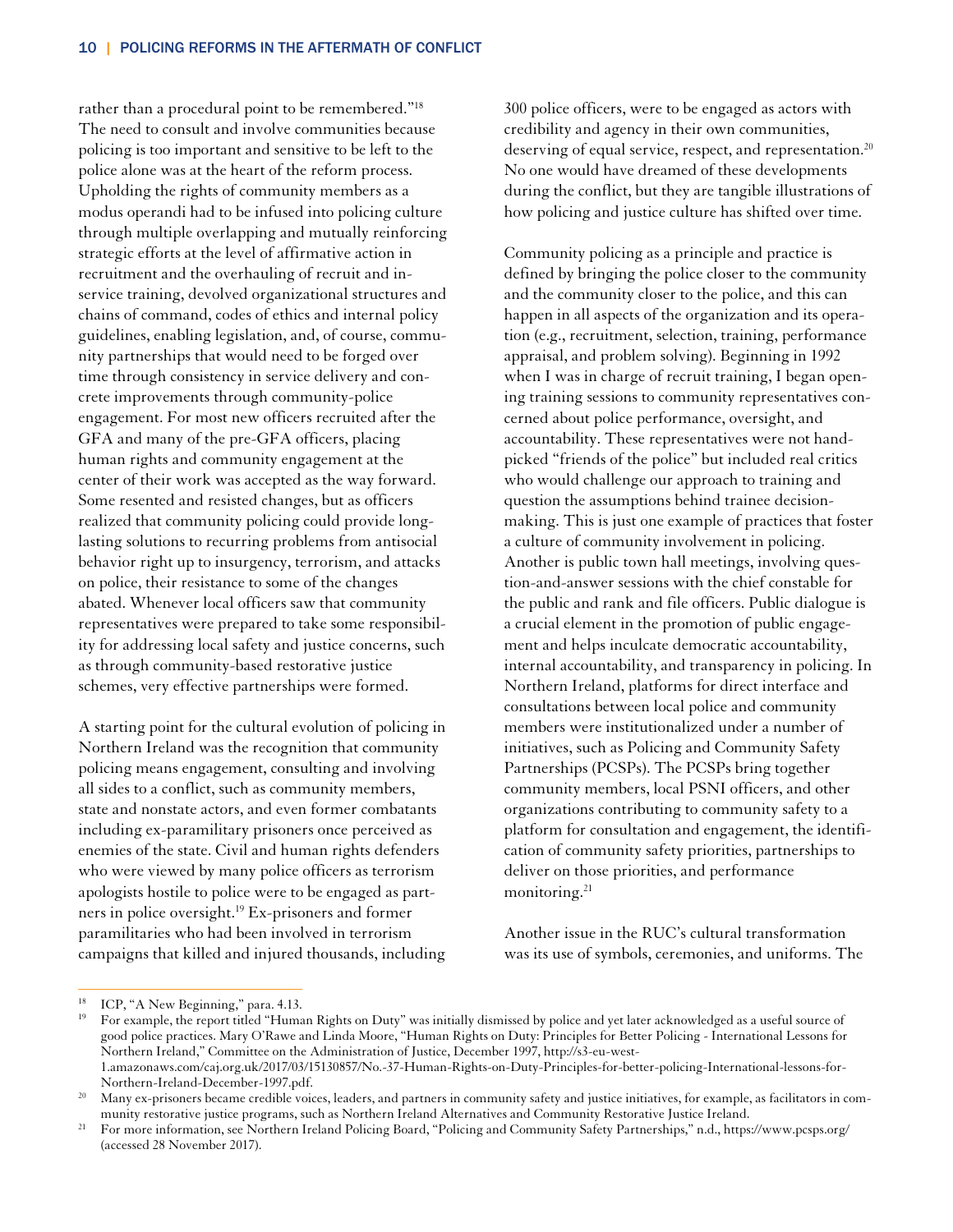internal RUC culture and public perceptions of that culture were intertwined in systems of meaning reflected in outward cultural symbols.<sup>22</sup> Some commentators have stated that, to some in the Catholic community, the RUC and associated regalia equally invoked the sectarianism, discrimination, and legacy of a troubled past that fueled the conflict. To many, however, these same symbols represented the heroism and sacrifice of a police service doing its duty under exceptionally dangerous circumstances. In the eyes of RUC officers, their flag, badge, and insignia embodied their pride, professionalism, and deeply held values. Although recognizing this dilemma, the ICP maintained that to attract and sustain the support of the community, the community must be able to identify with the outward cultural representation of the police. The commission recommended that the RUC be renamed the PSNI, complete with a new badge, flag, and symbol devoid of association with either sectarian community, the United Kingdom, or the Republic of Ireland.23 This reform was one of the most difficult for RUC officers to swallow. In time, however, these changes would prove crucial in legitimizing the police in the eyes of the Catholic community and would reinforce the overarching effort to institutionalize the PSNI's new human rights, accountability, and community partnership orientation.

# Overlapping Mechanisms of Independent Oversight and Accountability

Police can earn greater public confidence when communities feel that the police are answerable to the community and provide services according to the communities' needs. Commentators have noted that before the Troubles and leading up to the conclusion of the GFA, Northern Ireland communities lacked the tools and powers to hold their police service to account. The mechanisms, laws, and institutions that had been put in place for police oversight were not accessible and were deemed to be politicized, nonadversarial, and deficient. In its report, the Patten Commission highlighted the multiple, overlapping aspects of accountability vital to policing with the community.<sup>24</sup> These include

- democratic accountability, in which community representatives define the agenda of the police and hold them responsible in its delivery;
- transparency, when the community is fully appraised of policing matters and is empowered to ask questions and demand answers from its police service;
- legal accountability, under which police are answerable to the law as any other community member and subject to the penalties of law for any abuse of power;
- financial accountability, under which police performance must demonstrate its value for the public money it spends; and
- internal accountability, under which police are answerable to the police organization and its code of conduct, policies and regulations, chain of command, and fellow officers, which is an aspect deeply rooted in police culture.

Based on the commission's recommendations, three new institutions were established to provide a foundational framework for public oversight and accountability over the policing in Northern Ireland. At the microlevel, District Policing Partnership Boards were established as district-level forums for elected representatives and the public to set local policing priorities, forge community safety partnerships, and challenge police policy.25 At the level of legal accountability, the Office of the Police Ombudsman for Northern Ireland (PONI) was established to receive, investigate, respond to, and compile data on trends in public complaints against the police for misconduct, incivility, and failures to perform. It is also empowered to conduct inquiries and investigations into incidents not subject to complaint and initiate a disciplinary process against police officers.26 Finally, at the strategic level, the Northern Ireland Policing Board (NIPB), comprised of political appointees and independent members, was established and empowered to set medium-term objectives and priorities for policing. The NIPB does not exert operational or financial control over the PSNI,

 $\overline{a}$ 

<sup>&</sup>lt;sup>22</sup> See Michele Lamb, "A Culture of Human Rights: Transforming Policing in Northern Ireland," *Policing* 2, no. 3 (January 2008): 386–393.<br><sup>23</sup> ICP, "A New Beginning," para. 17.6.<br><sup>24</sup> Ibid. para. 5.4

 $\frac{24}{25}$  Ibid., para. 5.4.

In 2011, the PCSPs replaced the boards.

<sup>26</sup> See PONI, "The Police Complaints System in Northern Ireland," n.d., https://policeombudsman.org/getmedia/02508825-5b89-4148-9b3c-58b939261d65/The-Police-Complaints-System-in-Northern-Ireland.PDF.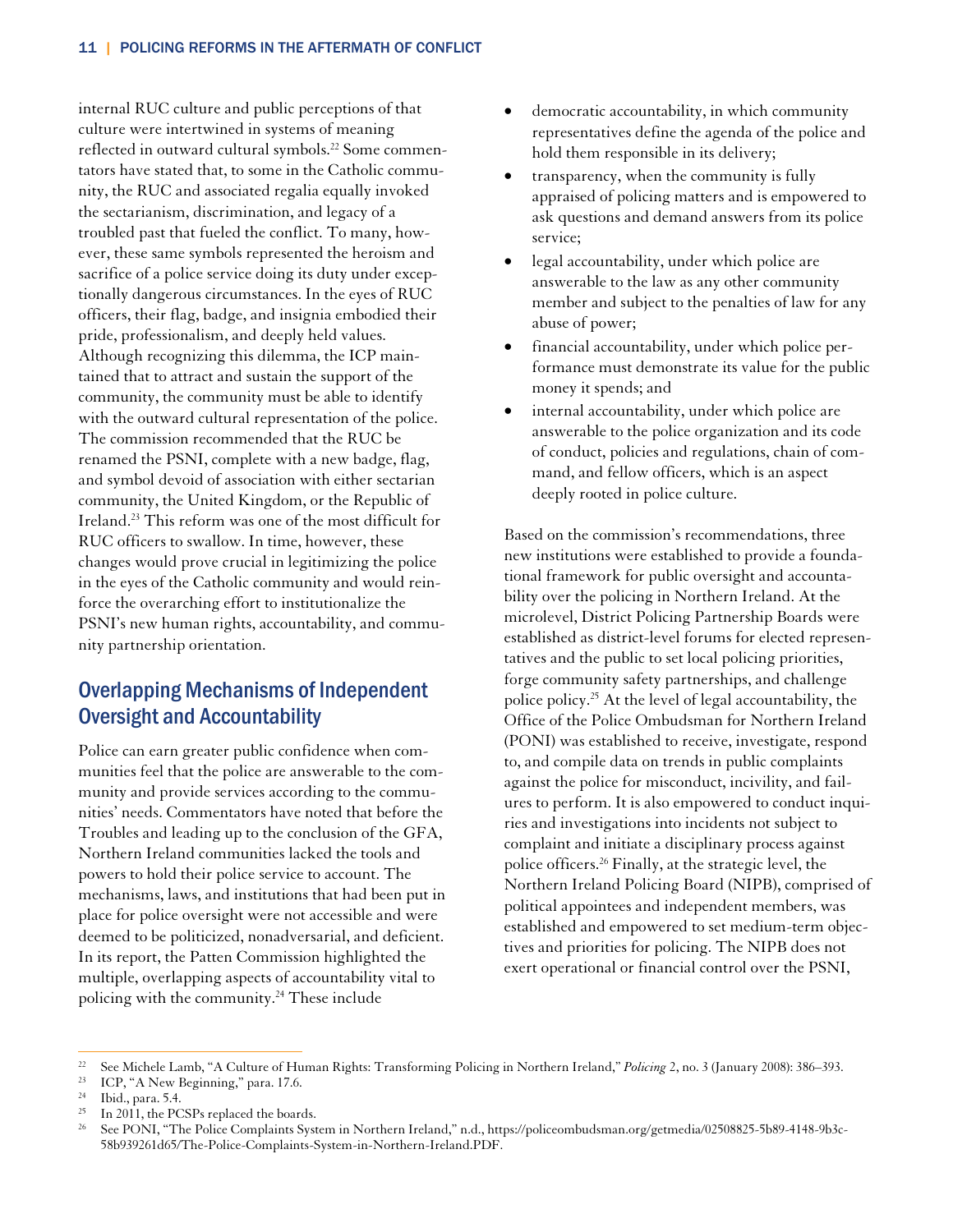but it has the authority to appoint and dismiss, if necessary, the chief constable, deputy chief constable, assistant chief constables, and senior civilian staff; consult widely with the local population on how its area is policed; set priorities and targets for police performance; monitor the work of the police; oversee complaints against senior officers; and discipline senior officers or forward evidence to the Public Prosecution Service for criminal proceedings.<sup>27</sup>

The PCSPs, PONI, and NIPB are endowed with legal mandates outlining their statutory duties, are public facing and operate on the basis of transparency, and are subject to their own codes of conduct, performance standards, and oversight and accountability mechanisms and standards.28 They form a hard core of more than 30 nongovernmental and governmental organizations and entities that play formal and informal roles in all aspects of PSNI accountability. In addition to the institutions established based on the recommendations of the Patten Commission, the PSNI was also subject to literally hundreds of other recommendations provided by many other oversight bodies such as inspectorates, governmental departments, and laws such as the Human Rights Act. A master plan incorporating all the strategic objectives and specific recommendations was formulated by the Change Management Team with measurable, time-bound performance indicators against which the PSNI was held to account, formally and informally, by a range of actors, including the aforementioned and the Independent Oversight Commissioner, the Northern Ireland Human Rights Commission, the Equality Commission for Northern Ireland, the Criminal Justice Inspectorate for Northern Ireland, and the Committee on the Administration of Justice.

A massive amount of intellectual and social capital has been brought to bear in fostering a community-oriented, transparent, and accountable institutional culture within the police service. Local and international academics, charitable foundations, and NGOs contributed to an extensive body of literature on community

 $\overline{a}$ 

perceptions of police and policing and justice needs in Northern Ireland. Over time, a culture of openness and information sharing has been fostered, with the PSNI and the community of stakeholders charged with its oversight and accountability investing heavily in effective communications. Annual strategies, investigative reports, thematic evaluations, community perception surveys, institutional assessments, and changes in policy and practice are made accessible to the public and undertaken with wide public consultation.

Reinforcing the PSNI's internal and legal accountability, the duties of police officers were enshrined in a new code of ethics and regulations incorporated in the comprehensive Police (Northern Ireland) Act 2000. Throughout the United Kingdom since the days of Sir Robert Peel, the duties of the police were to protect life and property, preserve order, prevent the commission of offenses, and take measures to bring offenders to justice. The new code of ethics and the police act codified two additional requirements when carrying out these duties: "police officers shall obey and uphold the law, protect human dignity and uphold the human rights and fundamental freedoms of all persons" and "police officers shall, as far as practicable, carry out their functions in cooperation with, and with the aim of securing the support of, the local community."29 For the first time in Northern Ireland, the human, interactive, relationship-building, peace-strengthening side of policing became a legal requirement and a test against which all police actions in the future could be measured. Public confidence and trust were now expressly set as the main goals, with community policing to be the "golden thread" weaving its way through and holding everything together.

### Critical Success Factors

The policing and security landscape of Northern Ireland has undergone significant cultural transformation. Such transformation takes time and steady commitment. Nearly two decades into implementation of the ICP's recommendations, the PSNI has come to

<sup>&</sup>lt;sup>27</sup> NIPB, "Our Work," n.d., https://www.nipolicingboard.org.uk/our-work (accessed 28 November 2017).<br><sup>28</sup> The PCSPs are mandated under the Justice (Northern Ireland) Act 2011. For the legislative framework governing the w ombudsman, see PONI, "Legislation," n.d., https://policeombudsman.org/About-Us/Legislation (accessed 28 November 2017). The NIPB is primarily mandated under the Police (Northern Ireland) Act 2000 as amended by the Police (Northern Ireland) Act 2003. 29 NIPB and PSNI*, "*Police Service of Northern Ireland Code of Ethics 2008," arts. 1.1–1.2,

https://www.nipolicingboard.org.uk/sites/nipb/files/media-files/code-of-ethics.pdf.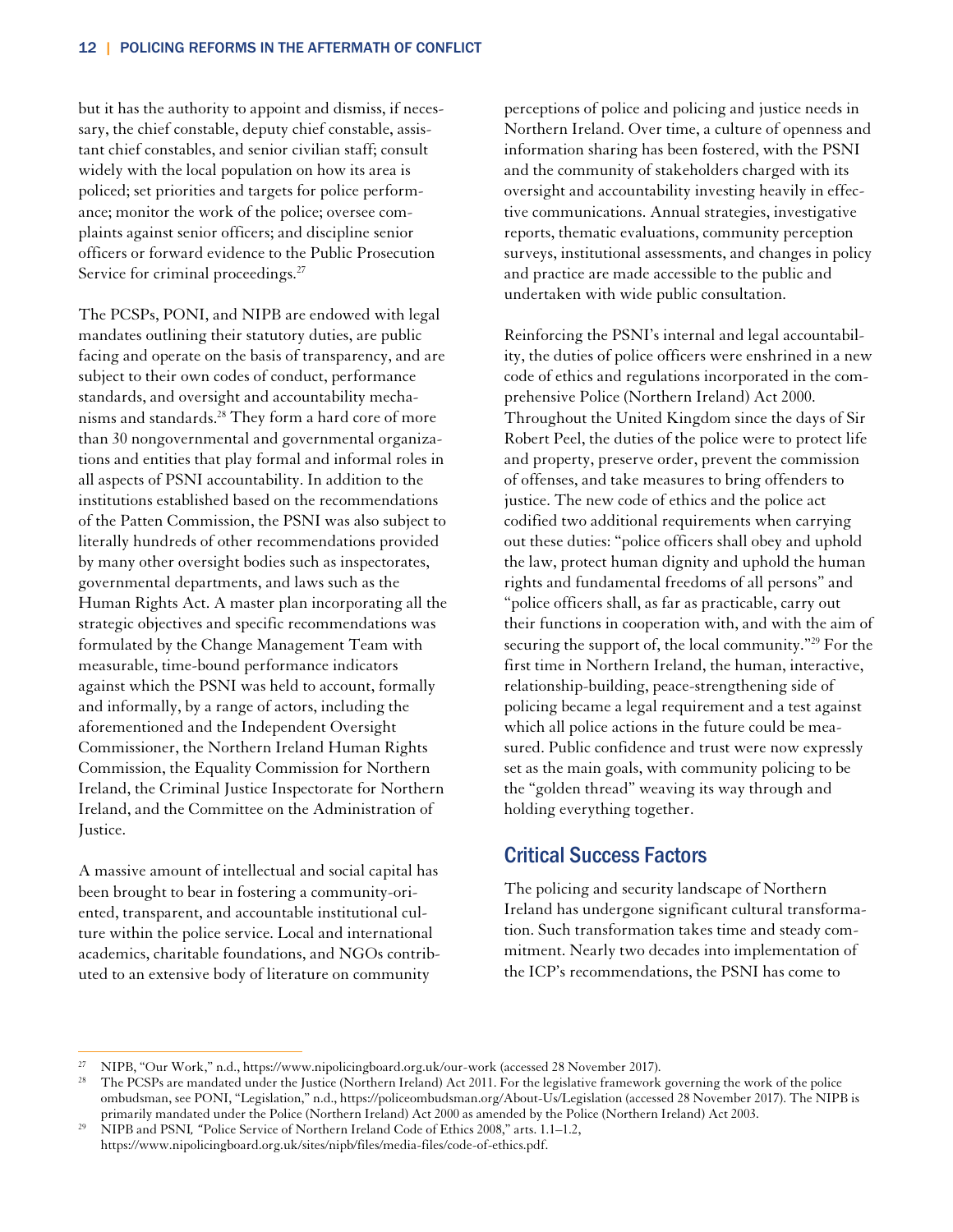enjoy the general confidence of a large majority of the public and made great strides in building a more representative and accountable community-oriented police service.<sup>30</sup>

Although the peace process is still a work in progress and the gains made since the conclusion of the GFA are at risk of reversal, the achievements of Northern Ireland's police and broader reform agenda were enabled by a framework of interlocking critical success factors.

- **An agreed vision.** Stakeholders must share and support the achievement of a mutually agreed long-term goal or outcome. The GFA and the ICP report provided visions of the future for Northern Ireland and for policing to which all sides could commit.
- **Political will.** Senior political leadership and other key influencers must be committed to supporting strategic change. Although it took time, eventually all Northern Ireland political parties bought into the peace process and supported the police reforms. Yet, in any divided society, fractures can still occur, causing political support to evaporate and leaving a vacuum for extremists. Police reform is only one side of the equation in peace-building; political progress is equally important.
- **Community engagement.** The public must have a voice and role to play in achieving strategic change. A broad and representative community coalition of support within an organization and across society as a whole provided the critical mass for a change agenda. Overwhelming support for the GFA and full engagement in policing, partnership, and oversight arrangements at all levels has been a big part of successful conflict resolution and peace-building in Northern Ireland.
- **A strategic plan.** The logical, step-by-step process to achieve the desired change should be clearly articulated based on the input of key stakeholders and should detail the roles of each in implementation, monitoring, evaluation, and accountability for implementing change processes. All 175 ICP recommendations were placed at the center of a comprehensive strategic plan that was imple-

mented by the new PSNI, the community, and a range of partner institutions and organizations.

- **Adequate resources.** Organizational capacity, qualified personnel, financial resources, infrastructure, and technology should be appropriately allocated toward achieving strategic change and accounted for in the strategic plan. The PSNI were fortunate because appropriate financial resources, personnel and technical skills were available to facilitate the long-term and comprehensive reform program.
- **Enabling laws.** Strategic change should be underpinned by new, existing, or revised national law, regulations, and policy, which mandate, democratically enforce, enable, and legitimize elements of the change agenda. The reforms in Northern Ireland were enabled by a whole raft of new laws addressing issues from the past and establishing new institutions.
- Security. Chronic insecurity and conflict severely undermine efforts to support strategic change. A stable and secure peace is an enabling environment for reform. The ceasefires and decommissioning of paramilitary groups' weapons enabled the resolution of conflict and the commencement of peacebuilding measures.
- **Leadership.** Current, future, and sometimes past leaders at all levels of an organization and the community should have a role in shaping, overseeing, and implementing change. Leadership must know when change is necessary and how to drive and manage changes. Leadership was and still is a critical factor in the Northern Ireland peace process and justice and security sector reform program.
- **Time.** Change is the confluence of the achievement of enabling and mutually reinforcing short-, medium-, and long-term goals. Change takes time to bear fruit. Building more responsive public institutions and building a peaceful society must be viewed as ongoing processes that never truly end.

These factors played no small role in the progress made on the PSNI reform agenda and can serve as a useful framework for strategists, policymakers, and other stakeholders working to achieve justice and security development gains.

 $\overline{a}$ 30 NIPB, "Public Perceptions of the Police, PCSPs and the Northern Ireland Policing Board," November 2016, https://www.nipolicingboard.org.uk/sites/nipb/files/media-files/omnibus-survey-april-2016.pdf.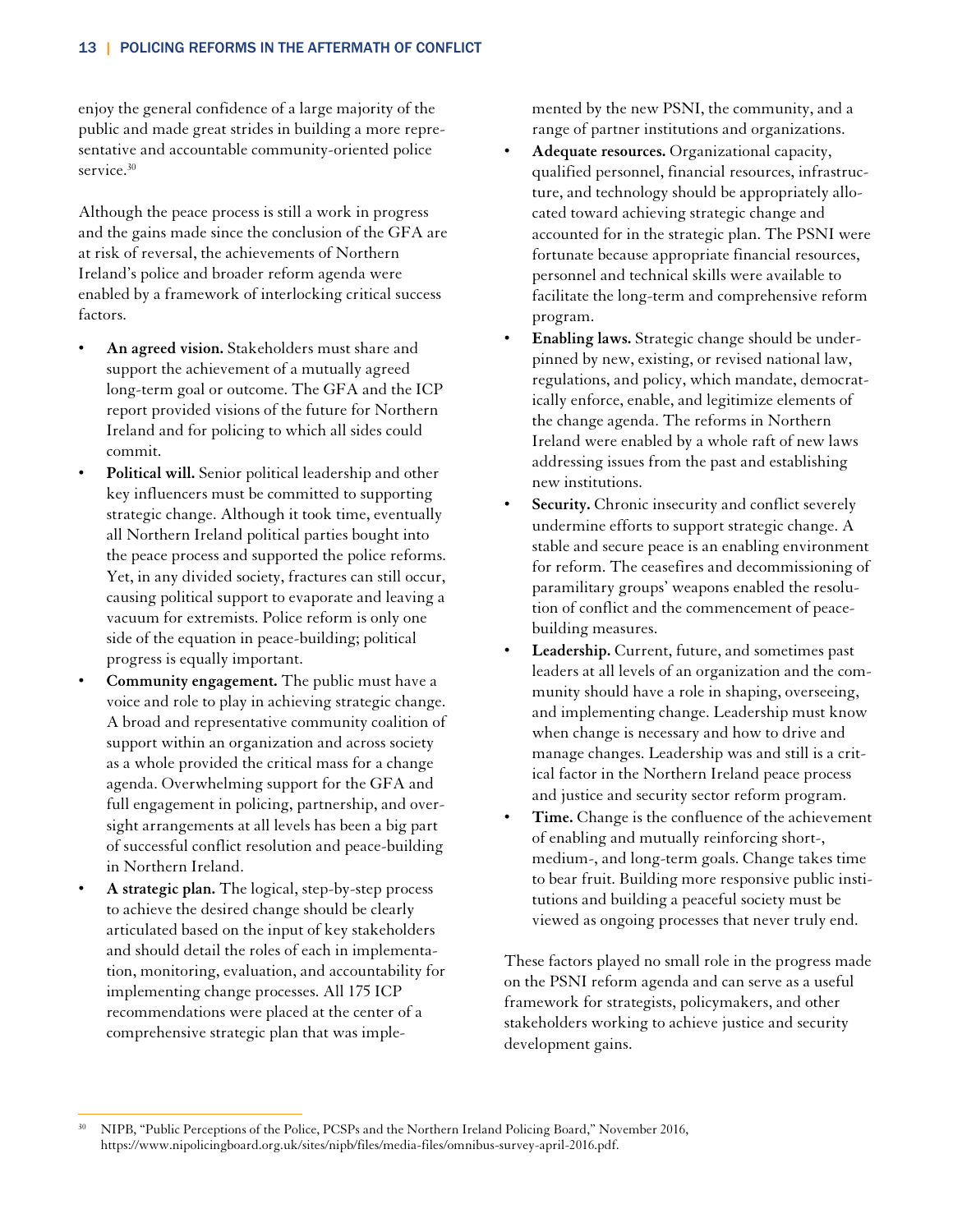#### Conclusion and Recommendations

This brief has tried to demonstrate how to undertake comprehensive security sector reforms in the P/CVE context. As such, it provides more than simply an aspirational list of what to do. It offers a cause for optimism along with an evidence-based template for reforms that others may wish to consider.

Any list of good practices also should be explicit about poor practices, and early experiences in Northern Ireland demonstrate things to avoid in P/CVE: failure to address underlying social, political, and economic grievances; deployment of repressive security measures against communities mobilizing to demonstrate their frustration with the lack of progress in rectifying those grievances; and further militarization to achieve a zerosum victory against escalating terrorism and intercommunal violence. For some, the disposition and composition of the RUC was among the grievances that led to conflict, along with its response to the disturbances during the civil rights movement. The ultimate militarization of the situation heightened fear and mistrust within sections of society, further embroiling police and justice agencies in the conflict. Understanding these missteps puts into sharp focus the tremendous work that must be undertaken to reform a police force.

Political violence, violent extremism, and terrorism are often exacerbated by or are the direct result of the state's failure to recognize and take meaningful action to rectify systemic discrimination, structural violence and abuse, relative deprivation, and social-political marginalization. When frustrations at these conditions reach a boiling point, for example, the rise of the civil rights movement in Northern Ireland, states have shown a tendency to prioritize protecting the state and the status quo. Failing to address causes of dissent can cause tensions and violence to escalate, perpetuating a cycle of conflict that appears impossible to break. Yet, the cycle of violence in Northern Ireland was halted, and the GFA and police reforms that emerged from the ICP offer a number of crucial lessons on good practices in P/CVE.

Processes of concrete, meaningful, and direct engagement among policymakers, government officials, civil society, and all segments of society were the means and the ends of the GFA and subsequent reforms. In the

grander strategic sense, governance was pursued as if driven by and for the purpose of building and sustaining public confidence and ownership over their institutions. Northern Ireland's adoption of "policing with the community" is emblematic of this design philosophy. Engagement with all sections of society has become the norm for policing in Northern Ireland and is a major strand to maintaining and building on the postconflict peace.

Some realism, indeed caution, must be injected. It is almost 20 years since the historic GFA was signed by the political groups in Northern Ireland's divided society. Nearly two decades into implementation of the ICP's recommendations, the PSNI has come to enjoy the general confidence of a large majority of the public and has made great strides in building a more representative and accountable community-oriented police service. Nevertheless, Northern Ireland continues to struggle to overcome the legacy of conflict. Even though it has enjoyed a period of relative calm in the past five years, violence and criminality among dissident republican and loyalist groups, although few in number and enjoying little public backing, continue to present an ongoing threat to local communities. Without continued effort and attention being paid to all the critical success factors identified above, things can stall or even go backwards. The political will for a new, shared Northern Ireland appears to be waning. The political situation is stalemated, and the two main parties are engaged in a conflict of words about future governance. This current vacuum in political development is providing space and opportunities for extremists to occupy and exploit. The danger is that police will be drawn into the conflict once again.

Policing in Northern Ireland is far from perfect, but the transition from the RUC to the PSNI, along with the new and related institutions, partnerships, and engagements, albeit incomplete, have moved the situation greatly forward. Yet, police and other justice and security sector reforms are but some pieces of the puzzle. Politics, politicians, and community leaders set the future direction. Societies determine the police services they receive. Northern Ireland and other conflict zones need to understand how to enable, nurture, and above all sustain policing reforms if a political settlement and the peaceful vision it offers is to become a long-lasting reality. Nevertheless, the main message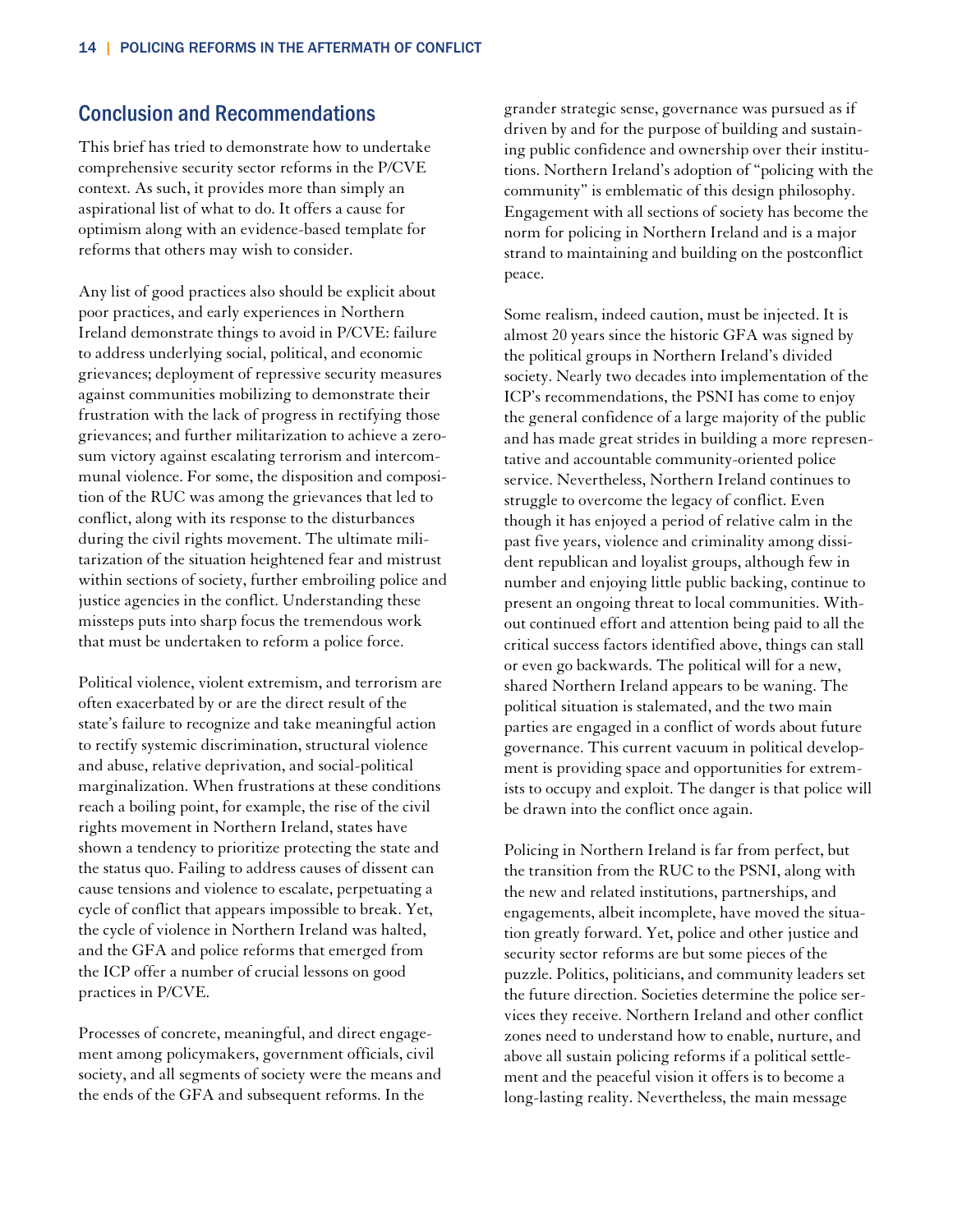from Northern Ireland is a positive one: things can get better, but it takes a concerted effort to achieve successful transformation.

Following are recommendations for strategists and policymakers working to fuse justice and security sector reforms and P/CVE initiatives.

- **Involve experienced practitioners in policy development.** Practitioners who have actually experienced, designed, and led such reforms from the perspective of police and communities can offer valuable insights and perspectives. Every context is different, but many lessons can be drawn from the experiences of others.
- **Be aware of what terrorists want.** Understanding the reaction that terrorists and violent extremists want from authorities is a good starting point for strategic planners. A key objective for violent extremists is to legitimize their actions to a specific audience. In Northern Ireland, violent extremists targeted their violence against police officers in order to force reactions that would allow them to portray the police as illegitimate defenders of a corrupt status quo. Bearing this in mind and behaving accordingly is critical.
- **Avoid overreaction in favor of addressing grievances.** Policing in Northern Ireland at the outset of the violence was found to be incapable of resolving what soon developed into a province-wide, sectarian conflict. Attempts to defeat terrorism and intercommunal violence primarily by military means and draconian emergency measures are now perceived to be short-sighted and over-the top reactions. By provoking overreaction by the state, violent extremists seek to delegitimize law enforcement while building sympathy for their cause and credence for their narrative. Repressive overreactions to perceived terrorism threats not only avoid addressing underlying drivers of violence but further serve terrorist organizations to gain empathy, recruits, and support.
- **Address policing-related grievances.** The role, composition, culture, and leadership of an indigenous police service may be a source of grievance that should be addressed before extremists can exploit it. In Northern Ireland, despite a large proportion of society and the police themselves seeing law enforcement services as heroic protec-

tors, their actions and performance when placed on the front line against an insurgency can be perceived and portrayed as being one-sided, overly aggressive, and illegitimate. Police reform thus became a central part of Northern Ireland's conflict resolution process. Reforms focused not only on the police organization but all institutions that oversee policing and hold them to account.

- **Balance community policing and national security priorities.** Violent conflict and its impact on the disposition and public perceptions of justice and security actors can severely undermine the trust between police and communities. This distrust can deepen the rift between communities and the state and fuel underlying drivers of violence. Repairing these relationships after the conflict can add complications and challenges to the peace-building process. Adopting a comprehensive communitypolicing philosophy, with its attendant policies, practices, and guiding principles, can redress the balance when conflict has elevated security policing and relegated normal policing services.
- **Center policing strategies on community-based, human rights–oriented partnerships, even in conflict situations.** Intelligence will always be an essential part of counterterrorism and P/CVE, but its gathering and exploitation should never allow police-community relationships to be skewed or the police service's culture to become imbalanced to such a degree that they become counterproductive in the long term. Balancing intelligence-led policing with community-based policing that is open and transparent, accountable, impartial, and representative is a key challenge when dealing with clear and present threats and is effective in preventing and detecting crime.
- **Focus on critical success factors in police reform processes.** Of the critical success factors mentioned, from a practitioner's point of view, two are particularly significant: leadership and community engagement. Leaders are tasked with simplifying the complex and not complicating matters, and they can play a key role in managing change and exemplifying comprehensive community engagement in practice. Engaging with former critics and enemies, including ex-prisoners, is a key part to removing police from the conflict and building peace.